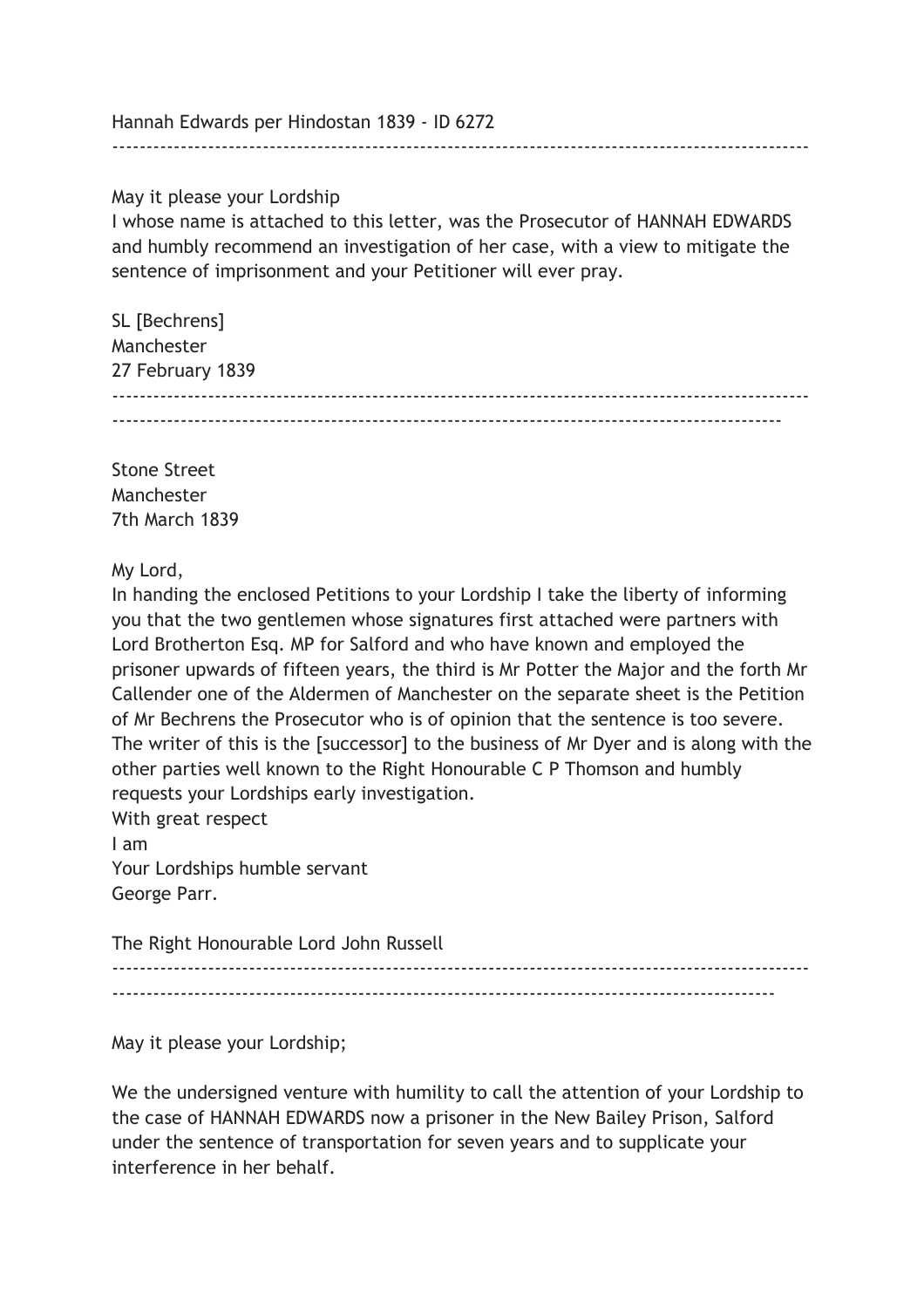She has been convicted of a crime of receiving stolen property, a crime which we are aware is always severely punished. But we beg to represent to you that there are many distressing and in some measure [ ]ting circumstances in her case she was in business as a packer of Manchester goods when she unfortunately married a second husband who took the direction of the concerned proved a notorious [ ] [ ], spent the proceeds of their trade in goods intemperance and other vices and [] reduced her to begging. The necessities of a living for herself and her children and an allowance she made to her husband after separation compelled her to commence business and the only one which her limited means would allow, was that of a dealer in [fents]. On the proceeds of this business she managed to keep herself from absolute want, until her husband began to take every means of [ ]ing her.

He often ordered bailiffs to take portions of her property and dispose of it that he might continue his profligacy and finally took away all that she finally possessed. How far her guilt extends in a  $\lceil \cdot \rceil$  which  $\lceil \cdot \rceil$  the most upright suspicion and a close inspection and which requires the greatest circumspection on the part of those engaged in it to prevent their being deceived and to the manner in which the goods they purchased have been obtained and which she says was the case with her, would we [ ] be left to your Lordship. We submit however to your Lordship, that if guilty, this is the first offence and that the value of the goods is under twenty seven shillings . She is of a respectable family has two children destitute of parental protection or future prospect and is [ ] to many [ ] family, communication and sympathy for her varied and protracted sufferings. [ ] as we are that no crime can be committed without bringing its just retribution we would humbly submit to you Lordship that in our opinion justice has not in this case been tempered with mercy, the highest attribute of our matter and which it cannot be unbecoming or unpardonable in his creatures to imitate even to excess.

Until her marriage to her present husband her conduct and character were irreproachable and since that period her life has been one of unmitigated misery. Believing that your Lordship abounds in the [ ] and the practice of the law which teaches that until ,everyone has forgiven his enemies he must not expect mercy and that he forgives so shall he be forgiven we offer the circumstances ( six words unreadably) you and earnestly supplicate in addition to your ,many acts of symparthizing charity and benevolence that your Lordship will recommend that the clemency of our most beloved Sovereign to excerise in this case. And your memoralists will as in duty bound every pray for your present and eternal happiness.

William Harvey William Taylor Thomas Potter W R Callender